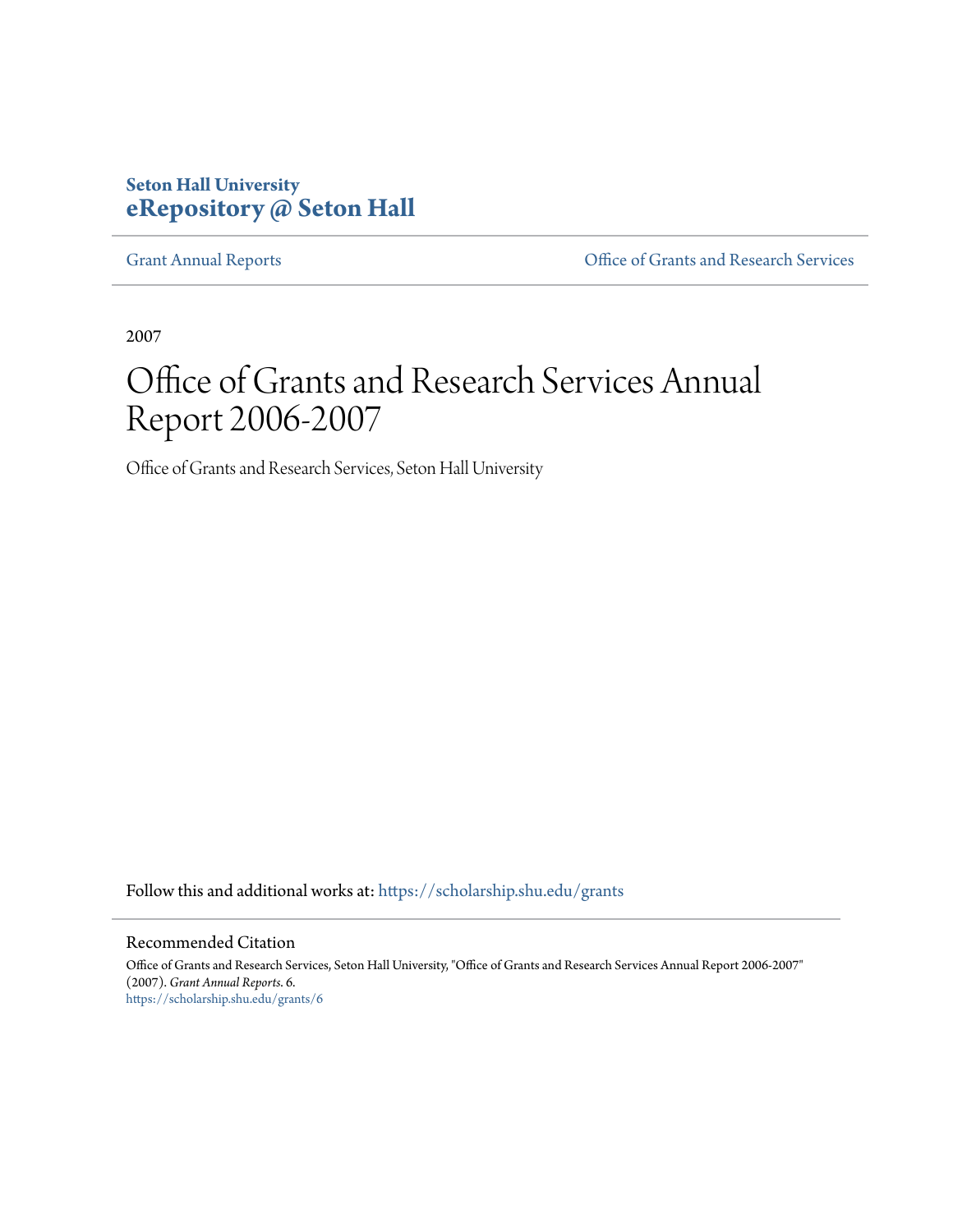#### **OFFICE OF GRANTS AND RESEARCH SERVICES ANNUAL AWARDS REPORT FISCAL YEAR 2006 - 2007 (07/01/2006 - 06/30/2007)**

#### **COLLEGE OF ARTS AND SCIENCES**

| <b>Principal Investigator</b> | <b>Co-Principal</b> | <b>Project Title</b>                                                                                                     | <b>Project Begin</b> | <b>Funding Agency</b>                              | <b>Amount Awarded</b>                                                                                                                                                                                                           |
|-------------------------------|---------------------|--------------------------------------------------------------------------------------------------------------------------|----------------------|----------------------------------------------------|---------------------------------------------------------------------------------------------------------------------------------------------------------------------------------------------------------------------------------|
|                               | Investigator        |                                                                                                                          | <b>Date</b>          |                                                    |                                                                                                                                                                                                                                 |
| Augustine, Robert             |                     | Research Contract                                                                                                        |                      | Rohm & Haas                                        | 594,000.00 594,000.00 594,000.00 594,000.00 594,000.00 594,000.00 594,000.00 594,000.00 594,000.00 595,000 597,000 597,000 597,000 597,000 597,000 597,000 597,000 597,000 597,000 597,000 597,000 597,000 597,000 597,000 597, |
| Augustine, Robert             |                     | <b>Research Contract</b>                                                                                                 | 1/1/07               | W.R. Grace                                         | \$110,000.00                                                                                                                                                                                                                    |
| Augustine, Robert             |                     | Research Gift                                                                                                            | 11/1/07              | Various Gifts                                      | \$20,000.00                                                                                                                                                                                                                     |
| Chang, Sulie                  |                     | Opiate's Effect on the Inflammation & Cytotoxicity in HIV-1 Transgenic Rat                                               | 5/1/07               | NIH                                                | \$191,381.00                                                                                                                                                                                                                    |
| Chang, Sulie                  |                     | Morphine Action on the Immune System 06/07                                                                               | 2/1/07               | NIH                                                | \$282,470.00                                                                                                                                                                                                                    |
| Chang, Sulie                  |                     | Research Scientist Development Award                                                                                     | 2/1/07               | <b>NIH</b>                                         | \$108,823.00                                                                                                                                                                                                                    |
| Fadeev, Alexander             |                     | Study of Enviromental Stability of the Presstek Waterless Plate Media                                                    | 7/1/06               | Presstek                                           | \$30,000.00                                                                                                                                                                                                                     |
| Murzaku, Ines A.              |                     | Lecturing: Byzantine Southern Italy: History, Culture and Tradition:<br>University of Calabria, Arcavata di Rende, Italy | 1/1/07               | Council for the International Exchange of Scholars | \$19,130.00                                                                                                                                                                                                                     |
| Frizzell, Lawrence Rev.       |                     | Chinese and Jews Under Japanese Occupation                                                                               | 3/21/07              | NJ Commission on Holocaust Education               | \$2,000.00                                                                                                                                                                                                                      |
| Ko, Jane                      |                     | Molecular Basis of mu-Opioid Receptor Gene Regulation                                                                    | 1/1/07               | NIH                                                | \$156,377.00                                                                                                                                                                                                                    |
| Snow, Nicholas                |                     | Center for Pharmaceutical Laboratory Compliance                                                                          | 3/1/07               | Sanofi Aventis Foundation                          | \$500,000.00                                                                                                                                                                                                                    |
| Taylor, Michael               | Bentivegna, Carolyn | Enviromental Quality Monitoring and Public Education                                                                     | 7/1/06               | US Enviromental Protection Agency                  | \$14,128.00                                                                                                                                                                                                                     |
| Lyons-Frolow, M./Kilduff, S.  |                     | Arts in the Communities-Cultural Planning in Communities                                                                 | 7/1/06               | New Jersey State Council on the Arts               | \$10,000.00                                                                                                                                                                                                                     |
| Wish, Naiomi                  | Calkins, Barkley    | Board Leadership Institute                                                                                               | 1/1/07               | <b>UPS</b>                                         | \$148.162                                                                                                                                                                                                                       |
|                               |                     |                                                                                                                          |                      | <b>College of Arts and Sciences Total:</b>         | \$1.686.471.00                                                                                                                                                                                                                  |

#### **COLLEGE OF EDUCATION AND HUMAN SERVICES**

| <b>***************</b><br><b>Principal Investigator</b> | <b>Co-Principal</b> | <b>Project Title</b>                             | <b>Project Beain</b> | Fundina Aaencv                                         | Amount Awarded |
|---------------------------------------------------------|---------------------|--------------------------------------------------|----------------------|--------------------------------------------------------|----------------|
|                                                         | Investigator        |                                                  | Date                 |                                                        |                |
| <b>Burroughs Greet</b>                                  | Jospeh De Pierro    | School Violence Prevention Demonstration Program |                      | Center for Civic Education/ US Department of Education | \$30,000.00    |
| Cobarrubias. Juan                                       |                     | National Professional Development program 06/07  |                      | US Department of Education                             | \$300,000.00   |
| Osnato. Michael                                         | Mitchel. Charles    | Newark Grow Your Own Leaders                     | 10/1/0               | Victoria Foundation                                    | \$75,000.00    |
|                                                         |                     |                                                  |                      | <b>College of Education and Human Services Total:</b>  | \$405,000.00   |

#### **COLLEGE OF NURSING**

| <b>Principal Investigator</b> | <b>Co-Principal</b><br>Investigator | <b>Project Title</b>                                                                     | <b>Project Begin</b><br><b>Date</b> | <b>Funding Agency</b>                           | <b>Amount Awarded</b>        |
|-------------------------------|-------------------------------------|------------------------------------------------------------------------------------------|-------------------------------------|-------------------------------------------------|------------------------------|
| Wolahan, Caryle               |                                     | Advanced Education Nursing Traineeships FY 07                                            | 1/7/00                              | <b>HRSA</b>                                     | \$60,362.00                  |
| Rossignol, Marycarol          | Ciccone, Donald                     | Pilot Study of Nociceptive Dysregulation in Veterans with Post-Traumatic Stress Disorder | 10/20/06                            | American Nurses Foundation                      | \$9,976.00                   |
| Wolahan, Caryle               |                                     | Ph.D in Nursing Program 2007                                                             | 7/1/06                              | <b>HRSA</b><br><b>College of Nursing Total:</b> | \$256,632.00<br>\$326,970.00 |

#### **LAW SCHOOL**

| <b>Principal Investigator</b> | <b>Co-Principal</b> | <b>Project Title</b>                   | <b>Project Begin</b> | <b>Funding Agency</b>    | <b>Amount Awarded</b> |
|-------------------------------|---------------------|----------------------------------------|----------------------|--------------------------|-----------------------|
|                               | Investigator        |                                        | <b>Date</b>          |                          |                       |
| Fisher, Linda                 |                     | Legal Services Fund for the Poor 06/07 | 7/1/06               | State of New Jersey      | \$200,000.00          |
| Nessel, Lori                  |                     | International Human Rights Project     | 7/1/06               | NJ State Bar Foundation  | \$75,000.00           |
| Nessel, Lori                  |                     | Center for Social Justice/Endowement   | 7/1/06               | NJ State Bar Foundation  | \$565,257.00          |
| Nessel, Lori                  |                     | Urban Revitalization Project           | 7/1/06               | NJ State Bar Foundation  | \$75,000.00           |
| Saunders, Brenda              |                     | Pre-Legal EOF                          | 7/1/06               | State of New Jersey      | \$16,134.00           |
| Saunders. Brenda              |                     | Pre-Legal Summer 2007 EOF              | 5/1/07               | State of New Jersey      | \$178,323.00          |
|                               |                     |                                        |                      | <b>Law School Total:</b> | \$1,109,714.00        |

#### **SCHOOL OF GRADUATE MEDICAL EDUCATION**

| <b>Principal Investigator</b> | <b>Co-Principal</b> | <b>Project Title</b>                                      | <b>Project Begin</b> | <b>Funding Agency</b>                              | <b>Amount Awarded</b> |
|-------------------------------|---------------------|-----------------------------------------------------------|----------------------|----------------------------------------------------|-----------------------|
|                               | Investigator        |                                                           | Date                 |                                                    |                       |
| Shulman, Brian                |                     | University of New England College of Osteopathic Medicine | 7/1/06               | University of New England                          | \$277,800.00          |
| Shulman, Brian                |                     | Rise & Shine                                              | 7/5/07               | Healthcare Foundation of New Jersey                | \$30,240.00           |
| Shulman, Brian                |                     | Glouchester County Institute of Technology Partnership    | 9/1/07               | Glouchester County Institute of Technology         | \$5,000.00            |
|                               |                     |                                                           |                      | <b>School of Graduate Medical Education Total:</b> | \$313,040.00          |

#### **PROVOST OFFICE**

| <b>Principal Investigator</b> | <b>Co-Principal</b>      | <b>Project Title</b> | <b>Project Begin</b> | <b>Funding Agency</b>        | <b>Amount Awarded</b> |
|-------------------------------|--------------------------|----------------------|----------------------|------------------------------|-----------------------|
|                               | Investigator             |                      | Date                 |                              |                       |
| Provost Office                | Clare Booth Luce Program |                      |                      | Henry Luce Foundation        | \$300,000             |
| Togman, Jeffrey               | <b>MAC 2007</b>          |                      | 7/1/06               | State of New Jersey          | \$50,000.00           |
|                               |                          |                      |                      | <b>Provost Office Total:</b> | \$350,000.00          |